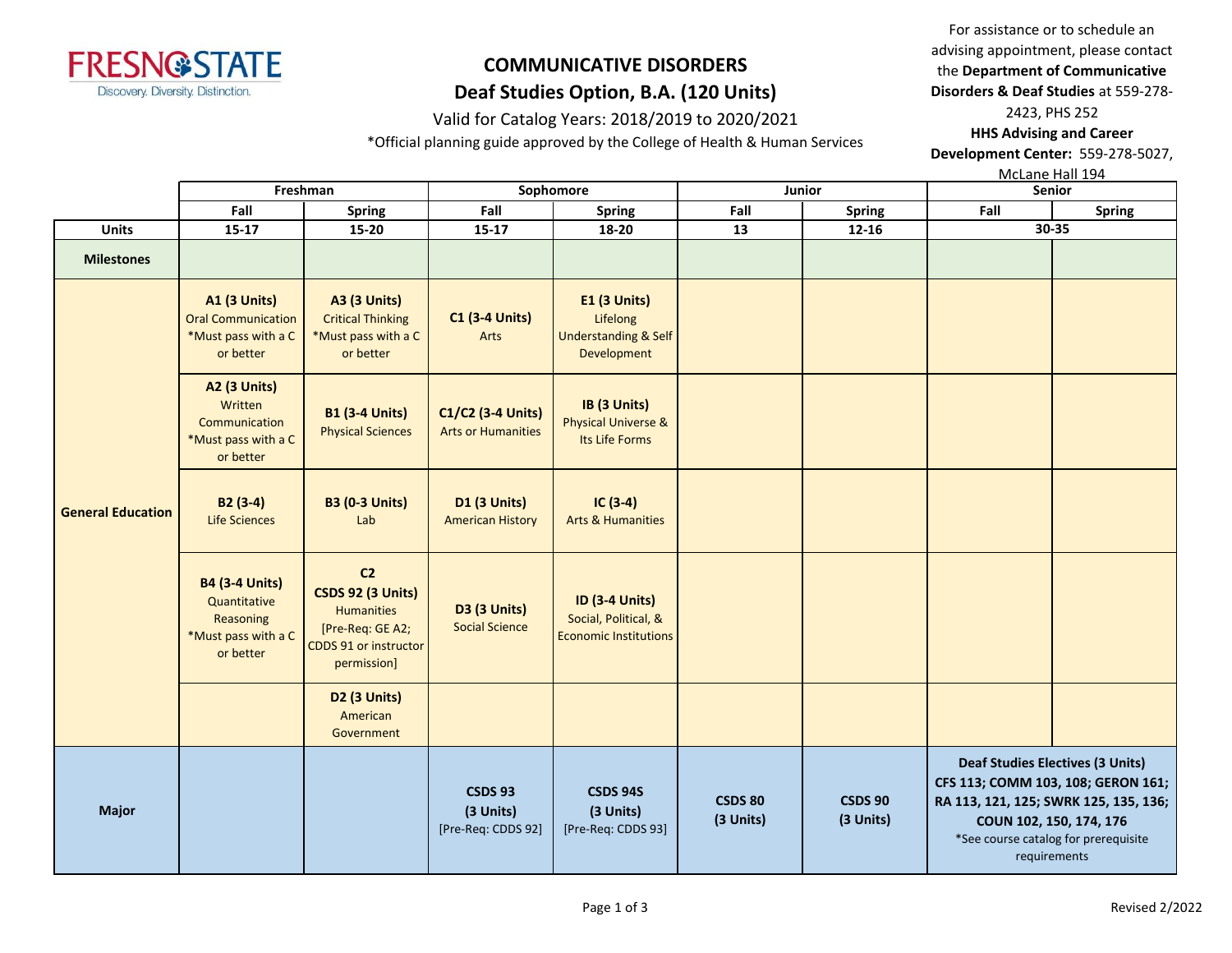

### Valid for Catalog Years: 2018/2019 to 2020/2021

\*Official planning guide approved by the College of Health & Human Services

For assistance or to schedule an advising appointment, please contact the **Department of Communicative Disorders & Deaf Studies** at 559-278-

2423, PHS 252 **HHS Advising and Career Development Center:** 559-278-5027,

McLane Hall 194

|                                        |                             | Freshman        |           | Sophomore                                                                       | Junior                                                                             |                                                                                                               | <b>IVILLAIL LIAIL LJT</b><br><b>Senior</b>                                                                                                                                                                |                                                                                                                                                                                                           |
|----------------------------------------|-----------------------------|-----------------|-----------|---------------------------------------------------------------------------------|------------------------------------------------------------------------------------|---------------------------------------------------------------------------------------------------------------|-----------------------------------------------------------------------------------------------------------------------------------------------------------------------------------------------------------|-----------------------------------------------------------------------------------------------------------------------------------------------------------------------------------------------------------|
|                                        | Fall                        | Spring          | Fall      | <b>Spring</b>                                                                   | Fall                                                                               | Spring                                                                                                        | Fall                                                                                                                                                                                                      | <b>Spring</b>                                                                                                                                                                                             |
| <b>Units</b>                           | $15-17$                     | $15 - 20$       | $15 - 17$ | 18-20                                                                           | 13                                                                                 | 12-16                                                                                                         |                                                                                                                                                                                                           | 30-35                                                                                                                                                                                                     |
|                                        |                             |                 |           | <b>CSDS 139</b><br>(3 Units)<br>[Pre-Req: GE<br>Foundation & Breadth<br>Area D] | <b>CSDS 95</b><br>(3 Units)                                                        | <b>CSDS 98</b><br>(3 Units)                                                                                   |                                                                                                                                                                                                           | <b>Deaf Studies Electives (3 Units)</b><br>CFS 113; COMM 103, 108; GERON 161;<br>RA 113, 121, 125; SWRK 125, 135, 136;<br>COUN 102, 150, 174, 176<br>*See course catalog for prerequisite<br>requirements |
|                                        |                             |                 |           |                                                                                 | <b>CSDS 96</b><br>(3 Units)<br>[Pre-Req: CDDS 91,<br>92]                           | <b>CSDS 106</b><br>(3 Units)<br>[Pre-Req: ENGL 5B or<br>10]                                                   | COUN 102, 150, 174, 176                                                                                                                                                                                   | <b>Deaf Studies Electives (3 Units)</b><br>CFS 113; COMM 103, 108; GERON 161;<br>RA 113, 121, 125; SWRK 125, 135, 136;<br>*See course catalog for prerequisite<br>requirements                            |
| <b>Major</b>                           |                             |                 |           |                                                                                 | <b>CSDS 136S</b><br>(3 Units)<br>[Pre-Req: CDDS 94S<br>(C or better), CDDS<br>139] | <b>CSDS 141</b><br>(3 Units)                                                                                  | <b>Deaf Studies Electives (3 Units)</b><br>CFS 113; COMM 103, 108; GERON 161;<br>RA 113, 121, 125; SWRK 125, 135, 136;<br>COUN 102, 150, 174, 176<br>*See course catalog for prerequisite<br>requirements |                                                                                                                                                                                                           |
|                                        |                             |                 |           |                                                                                 | <b>CSDS 137</b><br>$(1$ Unit)<br>[Pre-Req: CDDS 94S;<br>Corequisite: CDDS<br>136S] |                                                                                                               |                                                                                                                                                                                                           |                                                                                                                                                                                                           |
| <b>Additional</b><br><b>Graduation</b> | <b>CSDS 91</b><br>(3 Units) | <b>Elective</b> |           |                                                                                 |                                                                                    | <b>UDWS (0-4 Units)</b><br>*Upper Division<br>Writing Exam OR "W"<br>Course (must pass<br>with a C or better) | <b>Elective</b>                                                                                                                                                                                           | M <sub>l</sub><br>(3 Units)<br>Multicultural/<br>International                                                                                                                                            |
| <b>Requirements</b>                    |                             |                 |           |                                                                                 |                                                                                    |                                                                                                               | <b>Elective</b>                                                                                                                                                                                           | <b>Elective</b>                                                                                                                                                                                           |
|                                        |                             |                 |           |                                                                                 |                                                                                    |                                                                                                               | <b>Elective</b>                                                                                                                                                                                           | <b>Elective</b>                                                                                                                                                                                           |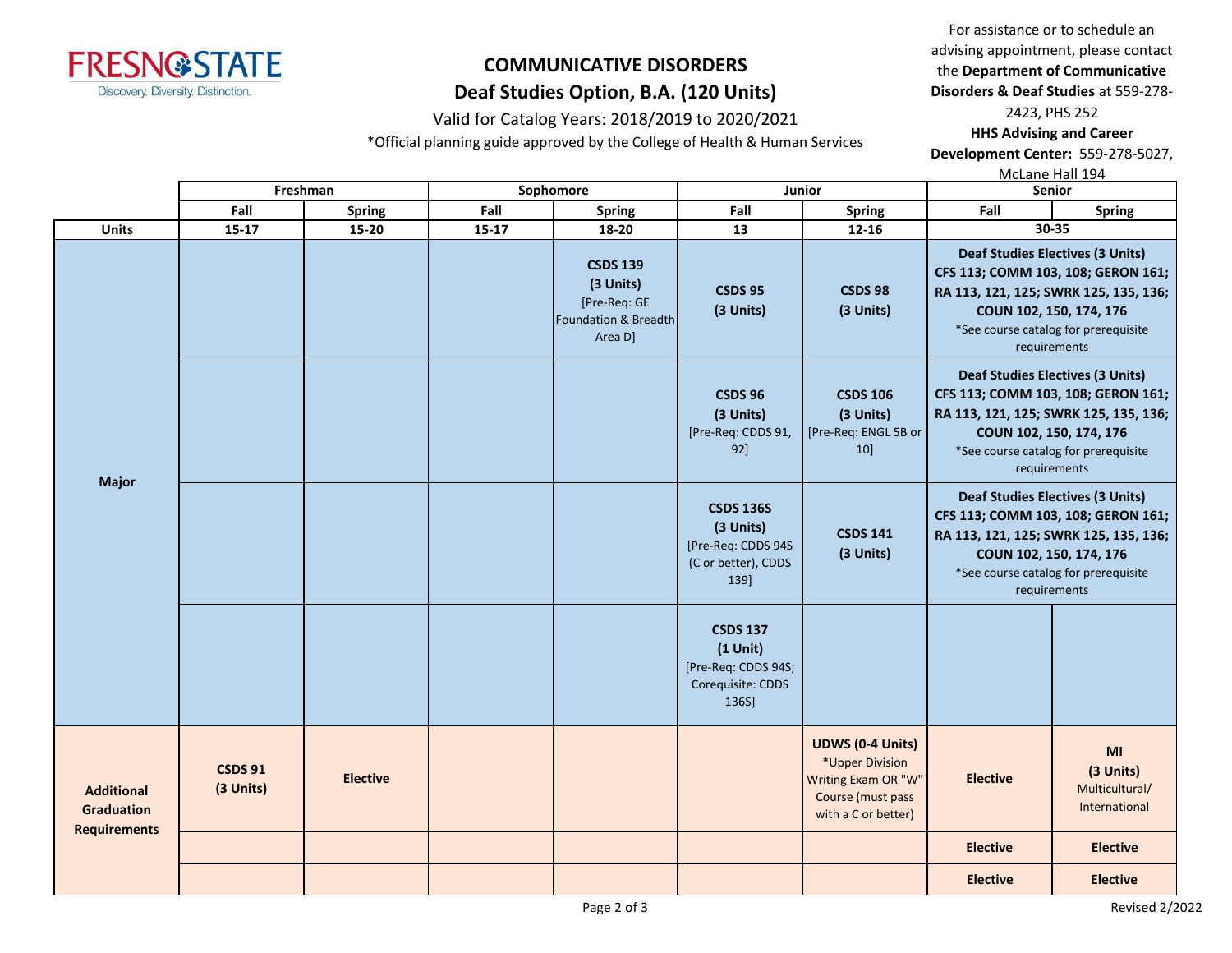

#### Valid for Catalog Years: 2018/2019 to 2020/2021

\*Official planning guide approved by the College of Health & Human Services

For assistance or to schedule an advising appointment, please contact the **Department of Communicative Disorders & Deaf Studies** at 559-278- 2423, PHS 252

**HHS Advising and Career Development Center:** 559-278-5027,

McLane Hall 194

|              | Freshman  |               | Sophomore |               | Junior |               | Senior |               |
|--------------|-----------|---------------|-----------|---------------|--------|---------------|--------|---------------|
|              | Fall      | <b>Spring</b> | Fall      | <b>Spring</b> | Fall   | <b>Spring</b> | Fall   | <b>Spring</b> |
| <b>Units</b> | $15 - 17$ | 15-20         | 15-17     | 18-20         | --     | $12 - 16$     | 30-35  |               |

#### **FOOTNOTES:**

**Prerequisites/Corequisites:** Other restrictions may apply. Please see your course catalog for detailed prerequisite/corequisite requirements.

**Grade Requirements:** CR/NC grading is not permitted for CDDS majors for any coursework required in the major, with the exception of clinical courses.

General Education: Units in this area may be used toward a double major or minor (see double major or departmental minor). Consult the appropriate department chair, program coordinator, or faculty adviser for further information.

**Electives (23 units):** Units in this area may be used to satisfy credential requirements or a minor in another field. Students must earn a minimum of 120 units total to graduate. The number of required elective units may vary, depending on the amount of units earned from major and GE courses.

Upper Division Writing Skills requirement (UDWS): All undergraduate students must demonstrate competency in writing skills by passing the Upper Division Writing Exam (UDWE) or by obtaining a C or better in an approved upper division writing course, identified by the letter "W."

Substitutions: If substitutions/exceptions/waivers are made for any major courses that also meet GE and/or the Multicultural/International graduation requirement, the student is responsible for completing additional courses to satisfy the respective areas (GE and/or MI). This also includes the upperdivision writing requirement.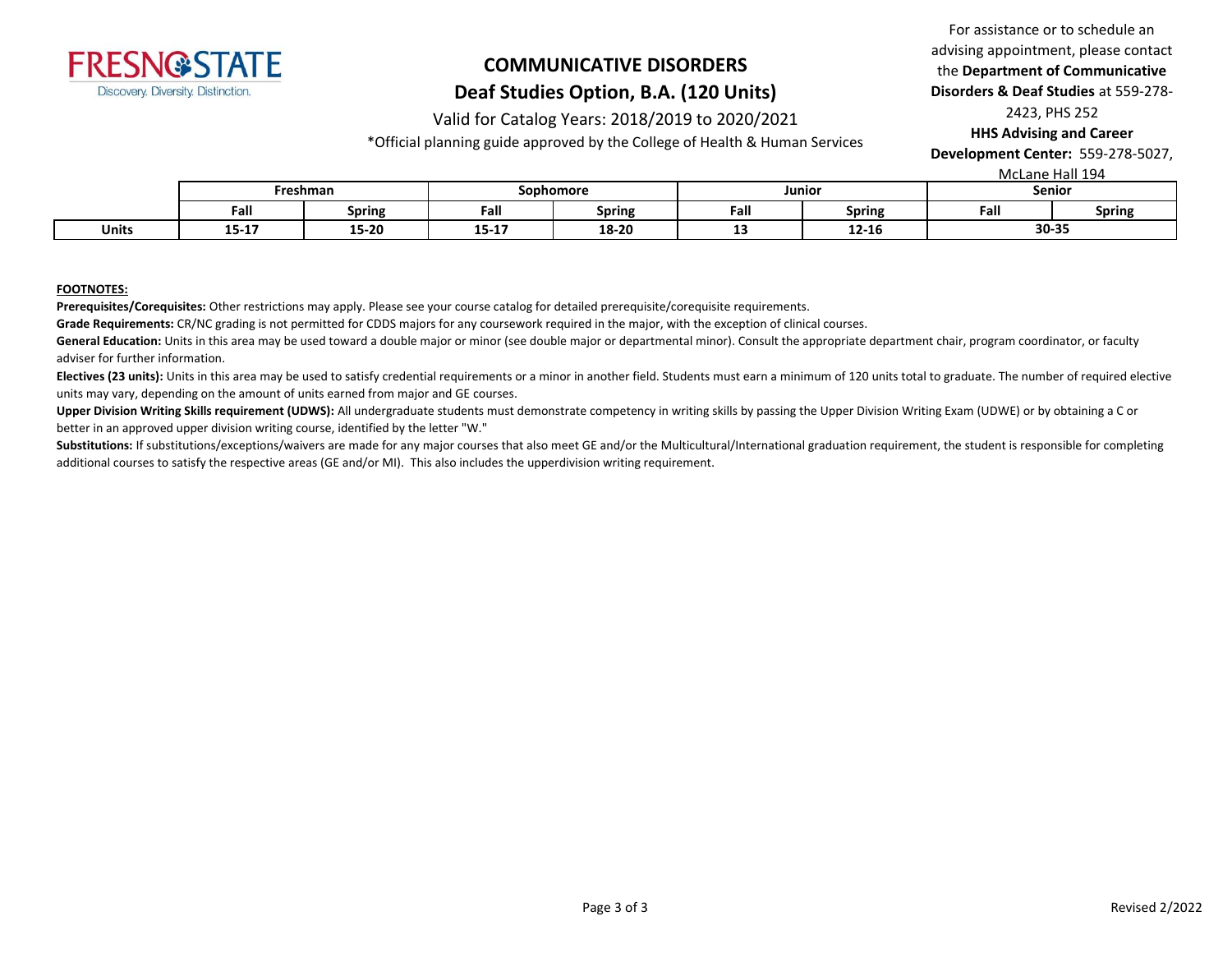

#### Valid for Catalog Years: 2014/2015 to 2017/2018

\*Official planning guide approved by the College of Health & Human Services

For assistance or to schedule an advising appointment, please contact the **Department of Communicative Disorders & Deaf Studies** at 559-278- 2423, PHS 252

**HHS Advising and Career Development** 

**Center:** 559-278-5027, McLane Hall 194

|                             | Freshman                                                                               |                                                                                                                             | Sophomore                                      |                                                                                   | Junior                   |                          | <b>Senior</b> |                                                                                                                                                                                                          |
|-----------------------------|----------------------------------------------------------------------------------------|-----------------------------------------------------------------------------------------------------------------------------|------------------------------------------------|-----------------------------------------------------------------------------------|--------------------------|--------------------------|---------------|----------------------------------------------------------------------------------------------------------------------------------------------------------------------------------------------------------|
|                             | Fall                                                                                   | <b>Spring</b>                                                                                                               | Fall                                           | <b>Spring</b>                                                                     | Fall                     | <b>Spring</b>            | Fall          | <b>Spring</b>                                                                                                                                                                                            |
| <b>Units</b>                | $15 - 17$                                                                              | $15 - 20$                                                                                                                   | $15 - 17$                                      | 18-20                                                                             | 13                       | $12 - 16$                | $30 - 35$     |                                                                                                                                                                                                          |
|                             | <b>A1 (3 Units)</b><br><b>Oral Communication</b><br>*Must pass with a C<br>or better   | <b>A3 (3 Units)</b><br><b>Critical Thinking</b><br>*Must pass with a C<br>or better                                         | <b>C1 (3-4 Units)</b><br>Arts                  | <b>E1 (3 Units)</b><br>Lifelong<br><b>Understanding &amp; Self</b><br>Development |                          |                          |               | MI (3 Units)<br>Multicultural/Internation<br>al                                                                                                                                                          |
|                             | <b>A2 (3 Units)</b><br>Written<br>Communication<br>*Must pass with a C<br>or better    | <b>B1 (3-4 Units)</b><br><b>Physical Sciences</b>                                                                           | C1/C2 (3-4 Units)<br><b>Arts or Humanities</b> | IB (3 Units)<br><b>Physical Universe &amp;</b><br>Its Life Forms                  |                          |                          |               |                                                                                                                                                                                                          |
| General<br><b>Education</b> | $B2(3-4)$<br><b>Life Sciences</b>                                                      | <b>B3 (0-3 Units)</b><br>Lab                                                                                                | <b>D1 (3 Units)</b><br><b>American History</b> | $IC(3-4)$<br><b>Arts &amp; Humanities</b>                                         |                          |                          |               |                                                                                                                                                                                                          |
|                             | <b>B4 (3-4 Units)</b><br>Quantitative<br>Reasoning<br>*Must pass with a C<br>or better | C <sub>2</sub><br><b>CDDS 92 (3 Units)</b><br><b>Humanities</b><br>[Pre-Req: GE A2;<br>CDDS 91 or instructor<br>permission] | <b>D3 (3 Units)</b><br><b>Social Science</b>   | <b>ID (3-4 Units)</b><br>Social, Political, &<br><b>Economic Institutions</b>     |                          |                          |               |                                                                                                                                                                                                          |
|                             |                                                                                        | D2 (3 Units)<br>American<br>Government                                                                                      |                                                |                                                                                   |                          |                          |               |                                                                                                                                                                                                          |
| <b>Major</b>                |                                                                                        |                                                                                                                             | <b>CDDS 93 (3 Units)</b><br>[Pre-Req: CDDS 92] | <b>CDDS 94S</b><br>(3 Units)<br>[Pre-Req: CDDS 93]                                | <b>CDDS 80 (3 Units)</b> | <b>CDDS 90 (3 Units)</b> |               | <b>Deaf Studies Electives 3 Units)</b><br>CFS 113; COMM 103, 108; GERON 161; RA<br>113, 121, 125; SWRK 125, 135, 136; COUN<br>102, 150, 174, 176<br>*See course catalog for prerequisite<br>requirements |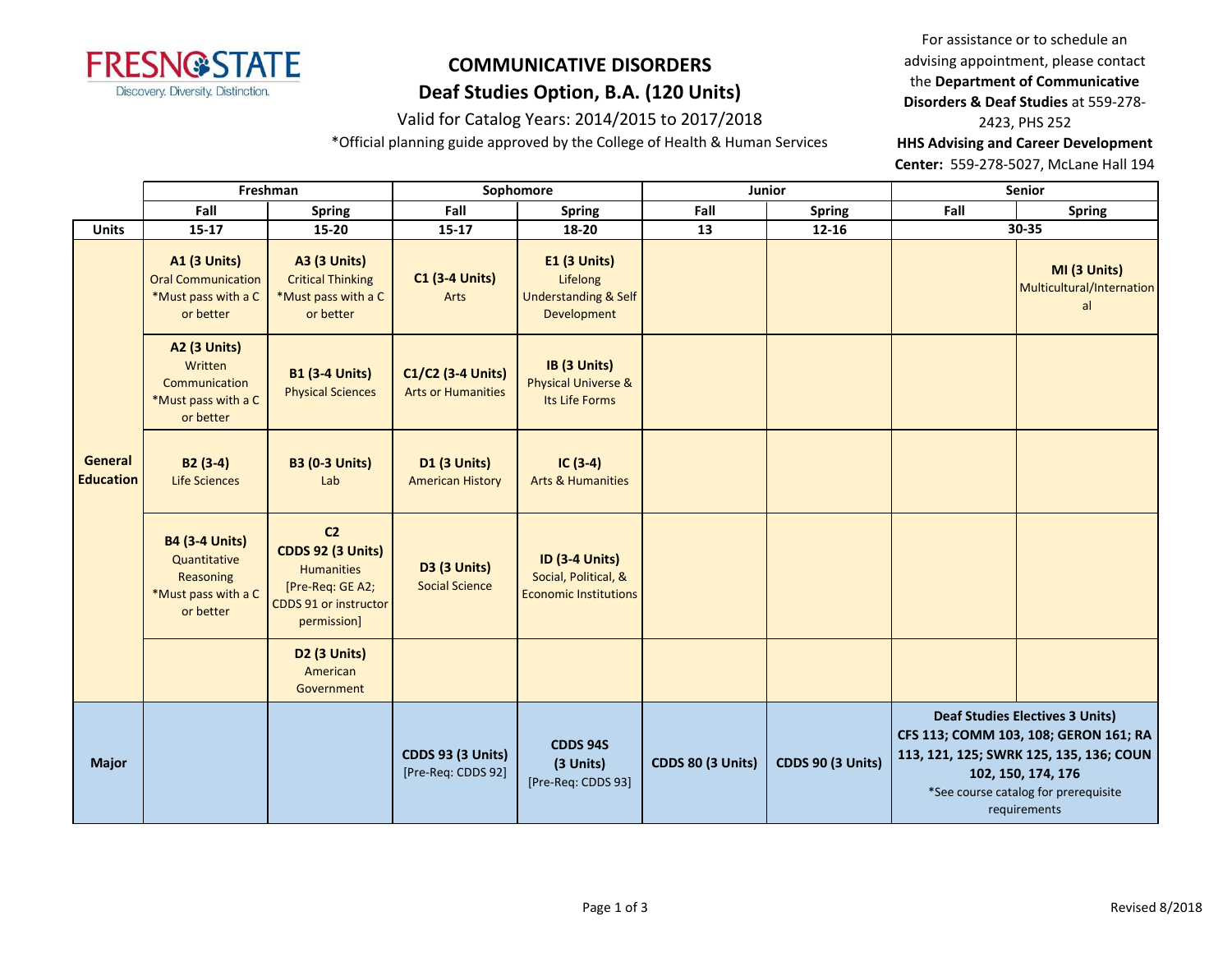

Valid for Catalog Years: 2014/2015 to 2017/2018

\*Official planning guide approved by the College of Health & Human Services

For assistance or to schedule an advising appointment, please contact the **Department of Communicative Disorders & Deaf Studies** at 559-278-

2423, PHS 252 **HHS Advising and Career Development Center:** 559-278-5027, McLane Hall 194

|                  | Freshman                 |                 | Sophomore |                                                                                 | <b>Junior</b>                                                                      |                                                                                                               | <b>Senior</b>                                                                                                                                                                                            |                                                                                                                                                                                                          |
|------------------|--------------------------|-----------------|-----------|---------------------------------------------------------------------------------|------------------------------------------------------------------------------------|---------------------------------------------------------------------------------------------------------------|----------------------------------------------------------------------------------------------------------------------------------------------------------------------------------------------------------|----------------------------------------------------------------------------------------------------------------------------------------------------------------------------------------------------------|
|                  | Fall                     | <b>Spring</b>   | Fall      | Spring                                                                          | Fall                                                                               | <b>Spring</b>                                                                                                 | Fall                                                                                                                                                                                                     | <b>Spring</b>                                                                                                                                                                                            |
| <b>Units</b>     | $15 - 17$                | 15-20           | $15 - 17$ | 18-20                                                                           | 13                                                                                 | 12-16                                                                                                         |                                                                                                                                                                                                          | 30-35                                                                                                                                                                                                    |
| <b>Major</b>     |                          |                 |           | <b>CDDS 139</b><br>(3 Units)<br>[Pre-Req: GE<br>Foundation & Breadth<br>Area D] | CDDS 95 (3 Units)                                                                  | <b>CDDS 98 (3 Units)</b>                                                                                      |                                                                                                                                                                                                          | <b>Deaf Studies Electives 3 Units)</b><br>CFS 113; COMM 103, 108; GERON 161; RA<br>113, 121, 125; SWRK 125, 135, 136; COUN<br>102, 150, 174, 176<br>*See course catalog for prerequisite<br>requirements |
|                  |                          |                 |           |                                                                                 | CDDS 96 (3 Units)<br>[Pre-Req: CDDS 91,<br>92]                                     | <b>CDDS 106</b><br>(3 Units)<br>[Pre-Req: ENGL 5B or<br>10                                                    |                                                                                                                                                                                                          | <b>Deaf Studies Electives 3 Units)</b><br>CFS 113; COMM 103, 108; GERON 161; RA<br>113, 121, 125; SWRK 125, 135, 136; COUN<br>102, 150, 174, 176<br>*See course catalog for prerequisite<br>requirements |
|                  |                          |                 |           |                                                                                 | <b>CDDS 136S</b><br>(3 Units)<br>[Pre-Req: CDDS 94S<br>(C or better), CDDS<br>139] | <b>CDDS 141</b><br>(3 Units)                                                                                  | <b>Deaf Studies Electives 3 Units)</b><br>CFS 113; COMM 103, 108; GERON 161; RA<br>113, 121, 125; SWRK 125, 135, 136; COUN<br>102, 150, 174, 176<br>*See course catalog for prerequisite<br>requirements |                                                                                                                                                                                                          |
|                  |                          |                 |           |                                                                                 | <b>CDDS 137 (1 Unit)</b><br>[Pre-Req: CDDS 94S;<br>Corequisite: CDDS<br>136S]      |                                                                                                               |                                                                                                                                                                                                          |                                                                                                                                                                                                          |
| <b>Electives</b> | <b>CDDS 91 (3 Units)</b> | <b>Elective</b> |           |                                                                                 |                                                                                    | <b>UDWS (0-4 Units)</b><br>*Upper Division<br>Writing Exam OR "W"<br>Course (must pass<br>with a C or better) | <b>Elective</b>                                                                                                                                                                                          | <b>Elective</b>                                                                                                                                                                                          |
|                  |                          |                 |           |                                                                                 |                                                                                    |                                                                                                               | <b>Elective</b>                                                                                                                                                                                          | <b>Elective</b>                                                                                                                                                                                          |
|                  |                          |                 |           |                                                                                 |                                                                                    |                                                                                                               | <b>Elective</b>                                                                                                                                                                                          |                                                                                                                                                                                                          |